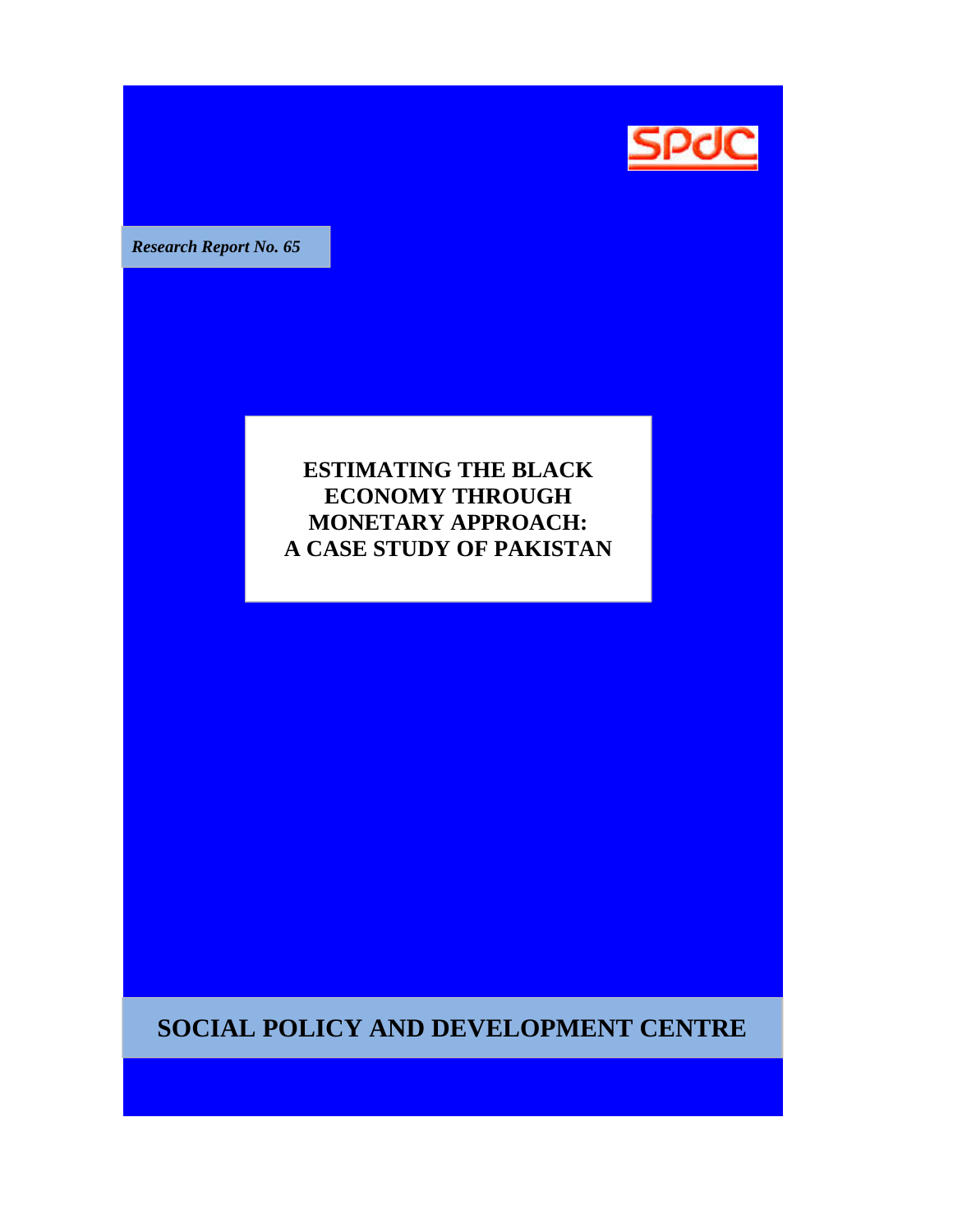*Research Report No.65* 

# **Estimating the Black Economy through Monetary Approach: A Case Study of Pakistan**

*Qazi Masood Ahmed M. Haider Hussain*

*October, 2006* 

**DISCLAIMER:** 

The views expressed in this research report are those of the author and do not necessarily represent those of the Social Policy and Development Centre. Research Reports describe research in progress by the author and are published to elicit comments and to further debate.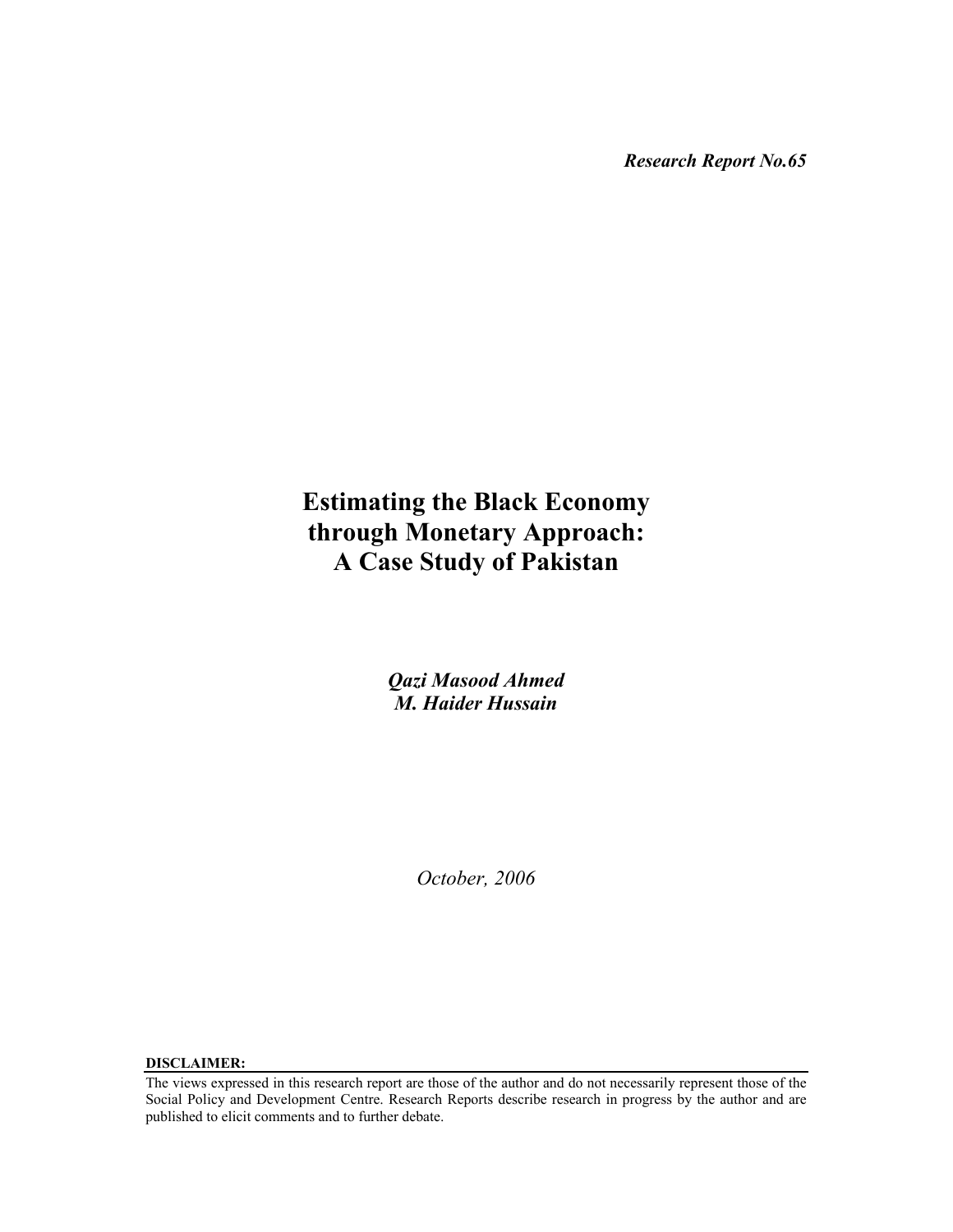## **Estimating the Black Economy through Monetary Approach: A Case Study of Pakistan**

*Qazi Masood Ahmed M. Haider Hussain*<sup>∗</sup>

### **ABSTRACT**

In recent years, the 'black economy' has held enormous appeal for policy makers. The presence of the black economy creates critical misrepresentation of macroeconomic variables in official estimates which lead to false determination and delusional impact of economic policies. Similarly, the black economy represents the unrecorded potential of the economy vis-à-vis resource generation and mobilization. The economy of Pakistan has undergone several minor tax reforms since the 1960s. However, the tax and tariff reform during the 1990s, exercised under international pressure, can be regarded as the first comprehensive exercise of its kind and therefore, it becomes highly desirable to gauge its impact on the black economy and on tax evasion practices. This paper, with some modifications, uses the standard monetary approach to obtain the latest estimates of the size of the black economy and its macroeconomic implications thereof.

 $\overline{a}$ 

<sup>∗</sup> Authors are Technical Advisor and Economist at Social Policy and Development Center (SPDC), respectively. We gratefully acknowledge the useful comments and suggestions on an earlier draft by Haroon Jamal, Senior Principal Economist at SPDC. Usual disclaimers apply.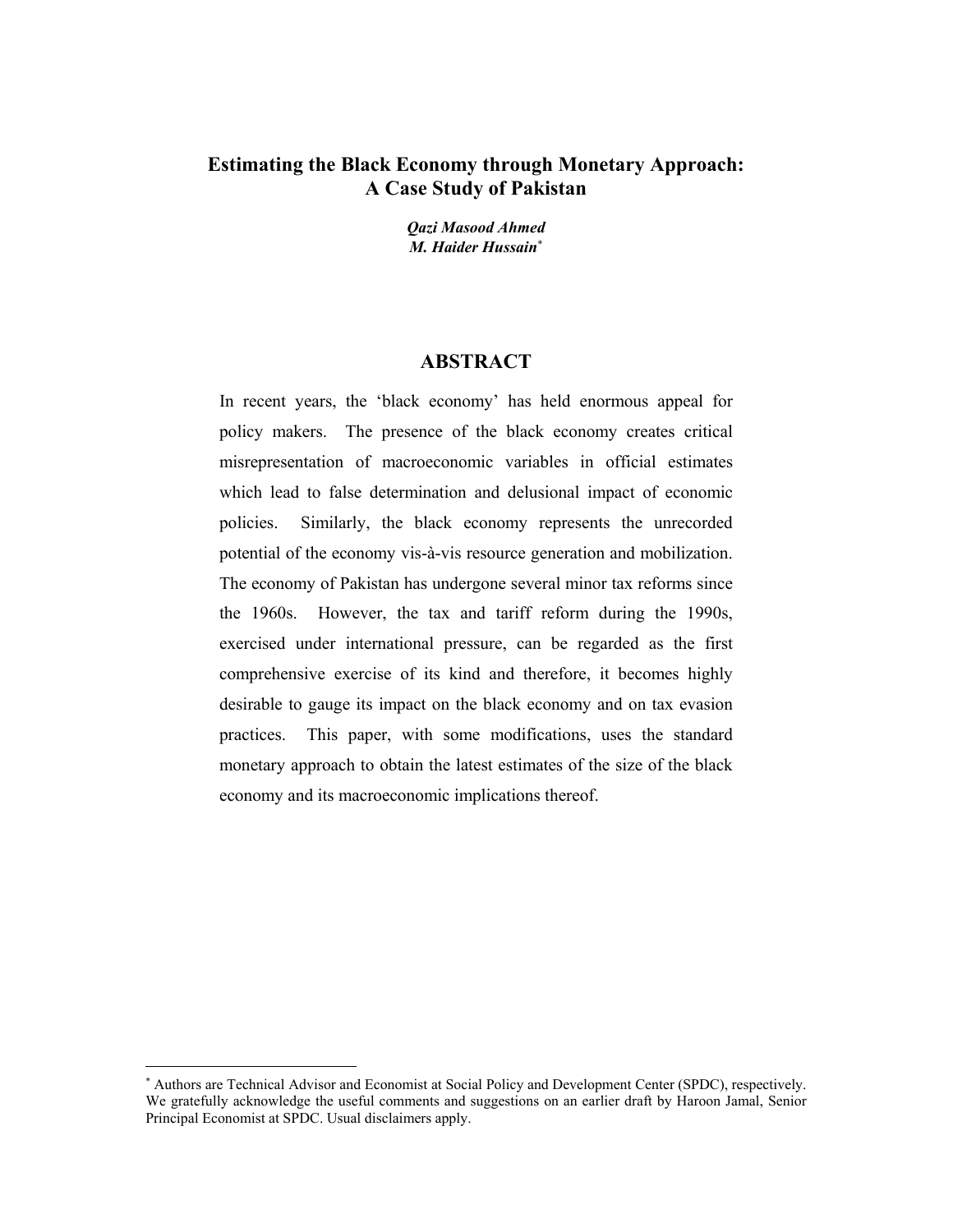#### **INTRODUCTION**

An ample share of economic activities take place outside the official or recorded economy all over the world in general and in developing economies in particular. There are at least three major concerns associated with the existence of the underground or "black" economy. First, the possibility of biased evaluation of economic and social conditions of economic agents, and thus sub-optimal policies, if one disregards the hidden economy. Second, loss of precious tax revenue from the collection channels, thereby increasing the cost of providing public services. And third, indication of shaken trust between government and economic agents<sup>1</sup>. Furthermore, evaded or lost income shows the potential of immobilized resources that should have been a part of the national income. If the underground economy is large and significant, there is a clear evidence of market distortions, poor governance and of disproportionate administrative regulations.

Albeit, there is a consensus on the existence of the black economy. The phenomenon has been discussed and defined in economic literature under many different names such as unofficial, informal, unregistered, unobserved, shadow, subterranean, parallel, hidden, invisible and irregular. Nevertheless, the purpose behind all these definitions is to link the underground economy to the official national income so as to compare and add these figures to the Gross National Product (GNP). Conceptually, there are four classifications of the underground economy according to the particular institutional rules they violate. These are: illegal economy; unreported economy; unrecorded economy and informal economy<sup>2</sup>. Moreover, as Schneider and Frey (2001), point out, the notion of underground or the black economy should not be identified only with illegality. Most of the activities are perfectly legal but the taxes are evaded due to different reasons and due to loopholes in the economy itself.

The present effort addresses the issue of the size of the unreported economy in Pakistan and therefore, we are explicitly interested in estimating the resources that are lost due to tax evasion and its avoidance. In this regard, we use, with some modifications, the methodology adopted by Ahmed and Ahmed (1995). A revisit to this issue is of critical importance especially after taking into account the tax reforms exercise started during the early 1990s

 $\overline{a}$ 

2

<sup>&</sup>lt;sup>1</sup> See Schneider and Frey (2001), for further discussion.

 $2^2$  See, for instance, Fiege (1990), for an account of this taxonomy.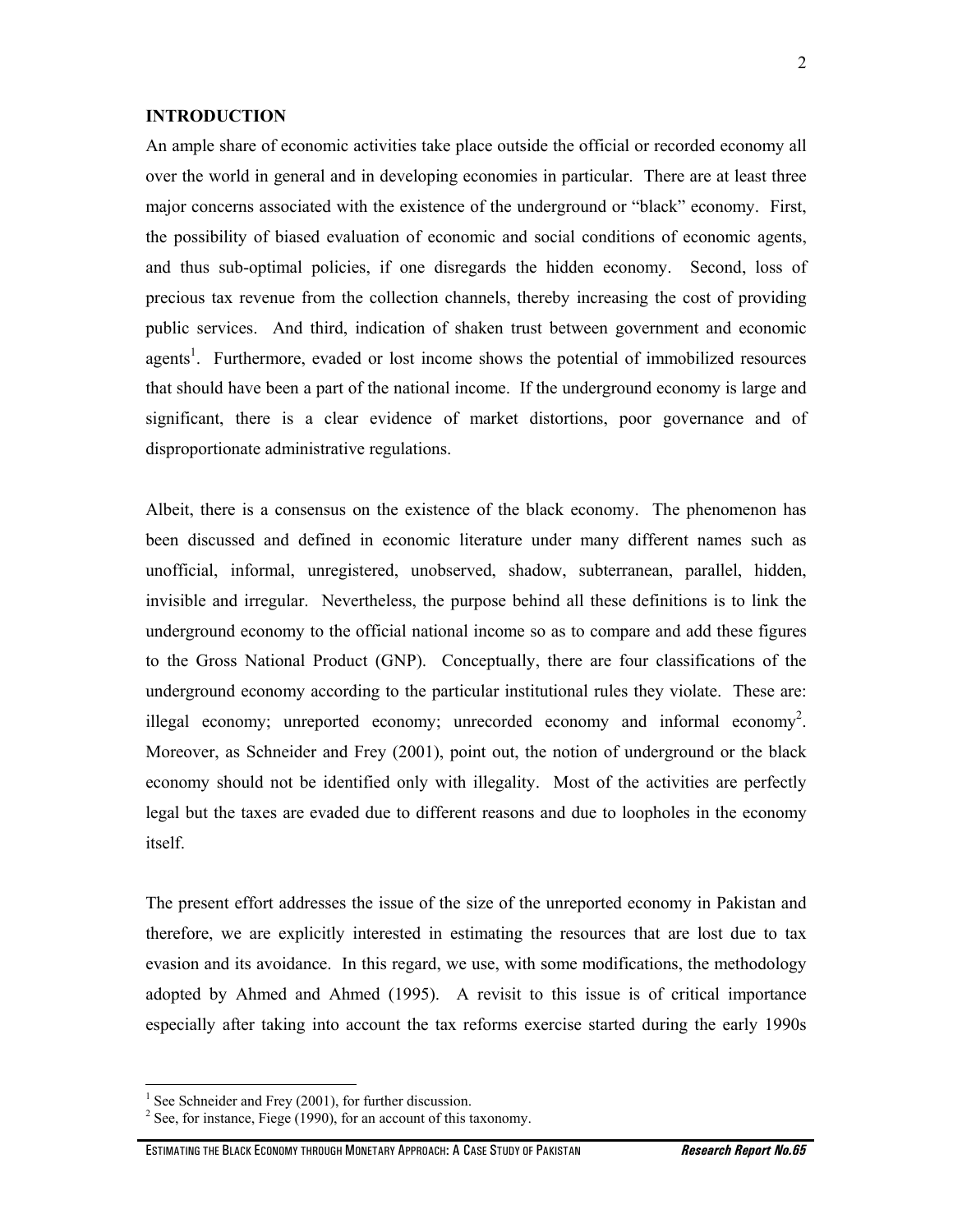under the influence of the International Monetary Fund (IMF). This exercise was stringently beefed up during the late 1990s.

This paper is organized as follows: Section 2 presents the review of the selected literature, Section 3 illustrates the methodology used, Section 4 elucidates the results and finally Section 5 concludes the discussion with some policy implications.

#### **1. REVIEW OF THE SELECTED LITERATURE**

Frey et al (1984), pointed out four approaches for measuring the size of the black economy. These are; (i) tax evasion approach, (ii) national accounts approach, (iii) employment approach and (iv) monetary approach. Out of these methods, monetary approach is by far the most widely used methodology in estimating the black economy due to its simplicity of application. The pioneering efforts in this area are of Gutmann (1977), Feige (1979) and Tanzi (1983). Gutmann (1977), estimated the size of the black economy of the United States and came up with the figure of \$200 billion. He first calculated the ratio of currency to demand deposits for the 1937-41 period (the benchmark period) and then for 1976. He then calculated the difference of ratios and thus the extra currency between these two periods. Multiplied by the ratio of the GNP to legal money, this extra currency gave the size of the black economy. Criticism on Gutmann's approach is on the use of demand deposits in the numerator. This approach assumes that the increase in ratio would attract people to hold more currency by withdrawing from demand deposits. However, they may instead convert their money from demand to time deposits. Feige (1979), presented his model based on the quantity theory of money by formulating;

$$
PT = MV + M'V'
$$
 (1)

Where *M* and *M'* are the currency notes and demand deposits, respectively. *V* and *V'* are the Velocities (or average turnover) of money of currency notes and demand deposits, respectively. *P* is the composite price index of existing and newly produced goods and *T* is the volume of transactions. In this approach, the estimated *PT* is divided by the observed income to the GNP ratio to get the size of the black economy, where observed income is the product of price index of newly produced goods and real income of the economy. He formulized that the derived nominal GNP and the official GNP are the same in the absence of the black economy. Tanzi (1980, 1983), formulated his methodology based on Cagen's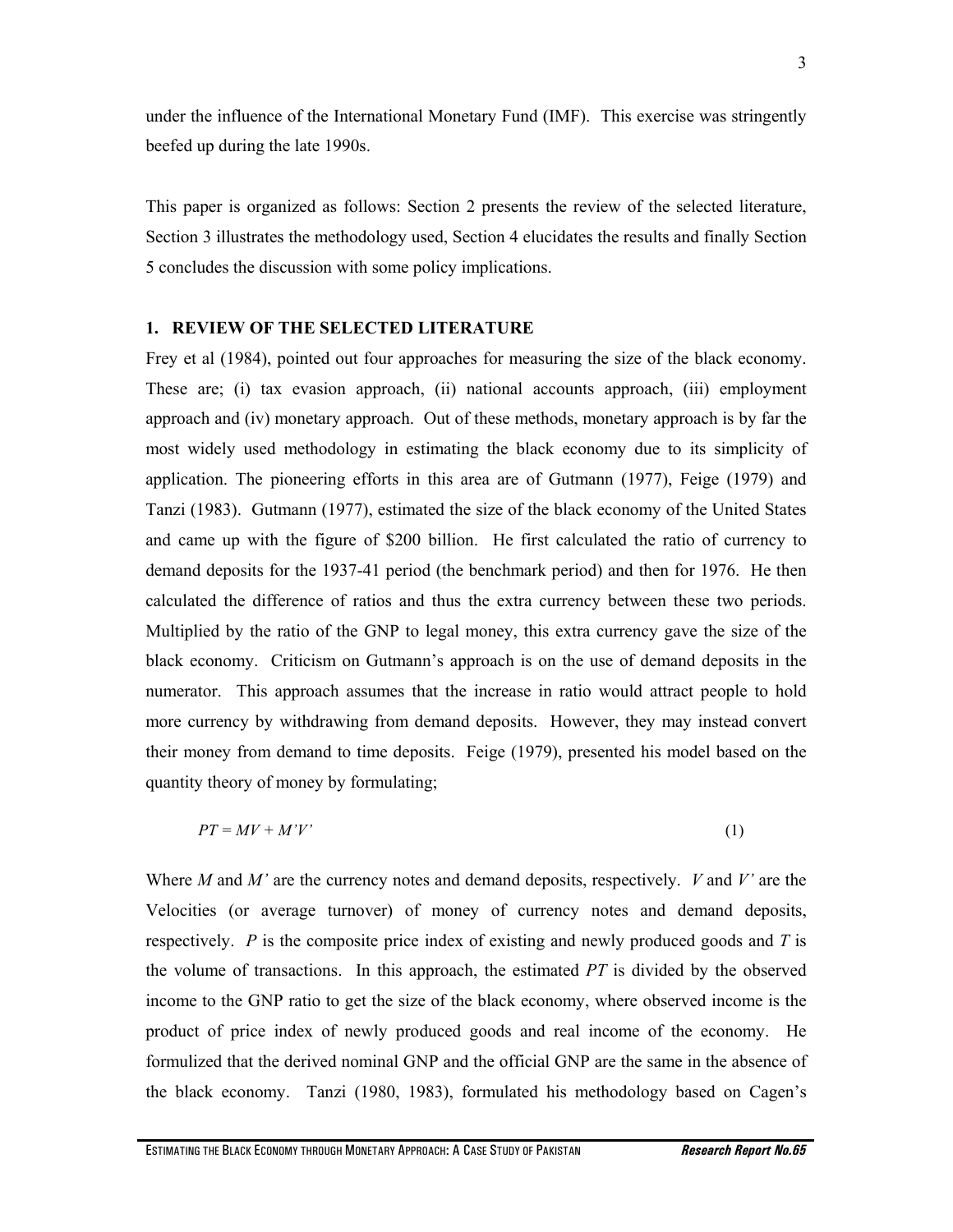(1958), work. Cagen explained that the long run behavior of currency-money-supply ratio depends upon expected real per capita income, volume of retail trade, volume of travel per capita, degree of urbanization and tax rate on transactions. According to him, the higher the tax rates, the more the transactions made by currency payments to avoid reporting to the tax collector. Tanzi (1980), re-hypothesized the same link between tax rate and currency-moneysupply ratio to obtain alternative estimates of the US black economy. He assumed that currency is used to carry out transactions in the black economy and high taxes are the forces behind the size of the black economy. Tanzi (1980, 1983), postulated the currency in circulation to the money supply ratio  $(C/M2)$  as a function of top bracket statutory tax rate, weighted average rate on interest income, ratio of personal income tax to personal income net of transfers( $Ti's$ ), share of wages and salaries in national income( $ws/ni$ ), interest rate (*r*) and per capita income  $(Y_p)$ . The expected signs for both  $Y_p$  and  $r$  are negative. This is because economic development in the country measured by per capita income, is assumed to lead to the replacement of currency by cheques, thus causing a fall in  $C/M2$ . Higher interest rates encourage people to invest currency holdings in time and other forms of deposits and thereby reducing the volume of currency in circulation. On the other hand, higher taxes motivate people to indulge in tax evading activities that are facilitated by the use of currency. Moreover, as the wages are paid in currency, especially of daily workers, an increase in wages will require more currency. Tanzi (1982), also estimated the extent of evaded taxes by multiplying the underground economy by tax-to-GNP ratio. Tanzi's methodology is considered to be the most sophisticated one in estimating the black economy through the monetary approach.

In the context of Pakistan, all attempts followed Tanzi's approach with some modifications. Shabsigh (1995), used the ratio of currency in circulation to demand deposits (M2 minus currency in circulation) as the dependant variable, while the independent variables were real per capita income, real interest rate, per capita banking services, taxes on imports, exports and domestic services. He concluded that the size of the black economy was 21 percent of the Gross Domestic Product (GDP) in 1975, and it declined slightly to 20.4 percent in 1990. Ahmed and Ahmed (1995), came up with the result that this size declined from 52 percent in 1960 to 35 percent in 1990. Iqbal et al (1998), used currency in circulation to M2 ratio as dependant variable while domestic tax-to-GDP ratio, international taxes-to-GDP ratio, real interest rate, real per capita income growth and banking services are used as explanatory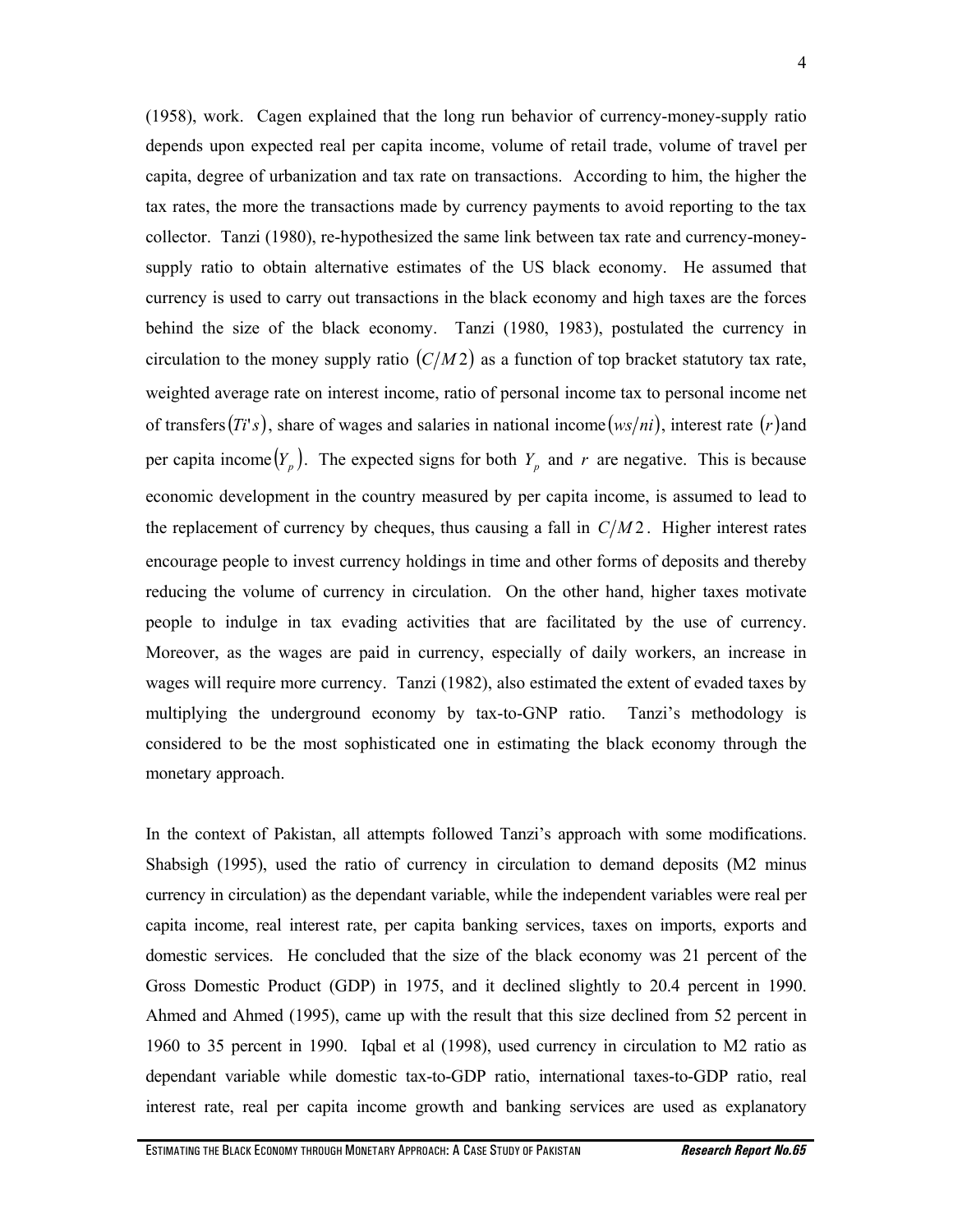5

variables. They also used a dummy for the 1988 to 1996 period to capture the effect of the Structural Adjustment Program (SAP). They concluded that the underground economy increased from 20 percent of GDP in 1973 to 51 percent in 1996. Aslam (1998), introduced ratio of currency in circulation and foreign currency accounts to M2 as dependant variable. Independent variables include total tax revenue-to-GDP ratio, interest rate on time deposits and a dummy for the 1991-1998 period, in order to capture the effects of the foreign currency accounts after their introduction in 1991. He reveals that the underground economy has been increased from 29 percent of GDP in 1960 to 44 percent in 1990. Kemal (2003), used the same dependent variable as Aslam (1998), and the explanatory variables were tax-to-GDP ratio, banking services, GDP growth rate and a dummy for the 1990-2002 period. He came up with the results that the underground economy has increased from 20 percent of GDP in 1974 to 54 percent in 1998, and it then declined to 37 percent in 2002. He also used a lagged dependant variable to capture the inertia in variables. Yasmin and Rauf (2004), using similar methodology, found out that the growth rate of the underground economy remained at 12.7 percent and of tax evasion at 10.9 percent during 2001-2002, as against 5.9 percent growth of the GDP. They also ran two other equations with the GDP as dependant variables in both. Explanatory variables in the first equation were tax evasion and lag of the GDP and in the second equation the size of the underground economy and lag of the GDP. They confirmed significant negative effect of both tax evasion and underground economy on the GDP.

As evident, a comparison of these studies in the context of Pakistan reveals contradicting results vis-à-vis the size of the black economy. Econometrically, the bases of these alternative results may include (i) choice of variables, (ii) choice of the estimation period, and (iii) choice of the functional form and underlying assumptions. Short run fluctuations in the selected macroeconomic variables may also distort the inference. Moreover, despite the use of different dummies, no study tried to capture the impact of taxation reforms of the 1990s on the underground economy and this is one of the focuses of our study.

#### **2. DATA AND ESTIMATION METHODOLOGY**

 $\overline{a}$ 

The model subject to estimation is based on the methodology of Ahmed and Ahmed (1995), with a slight modification<sup>3</sup>. We formulate

 $3$  Ahmed and Ahmed (1995), uses a dummy for the 1960-1971 period based on the separation of Bangladesh (former East Pakistan) in 1971, which is replaced by the tax reform dummy in the present exercise.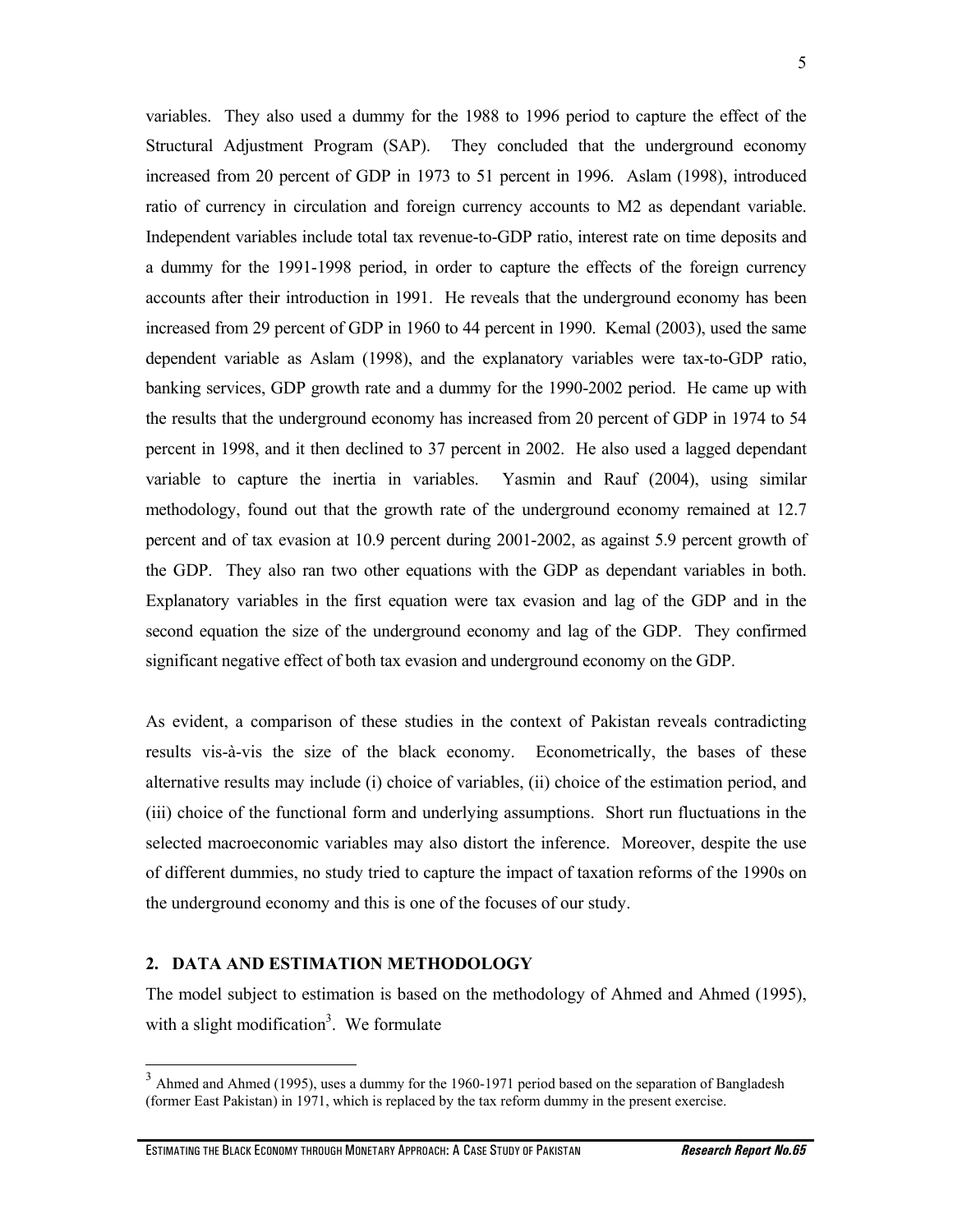$$
Lncm2 = \beta_0 + \beta_1 Ln(1 + tgr) + \beta_2 Lnr + \beta_4 d_{97} + e
$$
 (2)

where *cm2* is the ratio of currency in circulation to money supply m2, *tgr* is overall tax-to-GDP ratio, r is weighted average rate of return on deposits and  $d_{97}$  is the tax reform dummy, taking the value of 1 from 1997 onwards. We hypothesize a positive link between tax-to-GDP ratio and currency to M2. An increase in the tax rate stimulates people to evade them through using currency transactions instead of bank cheques. On the other hand, increase in the rate of return would induce people to invest in deposits and thereby reducing the currency-money-supply ratio.

Besides the currency ratio equation, another dependant variable is used in a separate regression with the same explanatory variables. This dependant variable includes Bearer Bonds along with the currency in circulation. Bearer bonds were introduced during the mid 1980s to enhance savings and increase investment in the economy. However, these bonds became particularly attractive to those possessing black money since these could be obtained in unlimited quantities and without undergoing any cumbersome documentation procedure. Also, because these can be easily converted into cash at any time, they serve as ready currency. Therefore, the second regression is

$$
Lncbm2 = \beta_0 + \beta_1 Ln(1 + tgr) + \beta_2 Lnr + \beta_4 d_{97} + e
$$
 (3)

Where *cbm2* is (currency + bearer bonds' value)/( $M2$  + bearer bonds' value). Moreover, as mentioned above, most of the macroeconomic variables are subject to short run fluctuations and thus the resulting variance may distort the final results. To cope with this problem, we use the HP filter (Hodrick and Prescott, 1997), to remove cyclical variations from independent variables. More specifically, let  $y_t$  be a series composed of two components: a cyclical component  $(c_t)$  and a trend component  $(\tau_t)$ . HP filter isolates  $c_t$  from  $\tau_t$  by minimizing the variance of  $y_t$ . To do this, HP filter uses a penalty parameter  $\lambda$  to control the smoothness of the series  $\tau_t$ . The larger the value of  $\lambda$ , the smoother the series and  $\tau_t$  becomes a perfect linear trend as  $\lambda \rightarrow \infty$ . There are various critiques on the use of HP filter for smoothing a series and researchers point out some of the undesirable properties associated with it (Ahumada and Garegnani, 1999 and Ravn and Uhlig, 1997). Ravn and Uhlig (1997, p.1), nonetheless, suggest that '*none of these shortcomings and undesirable properties are particularly compelling: HP filter has withstood the test of the time and the fire of discussion*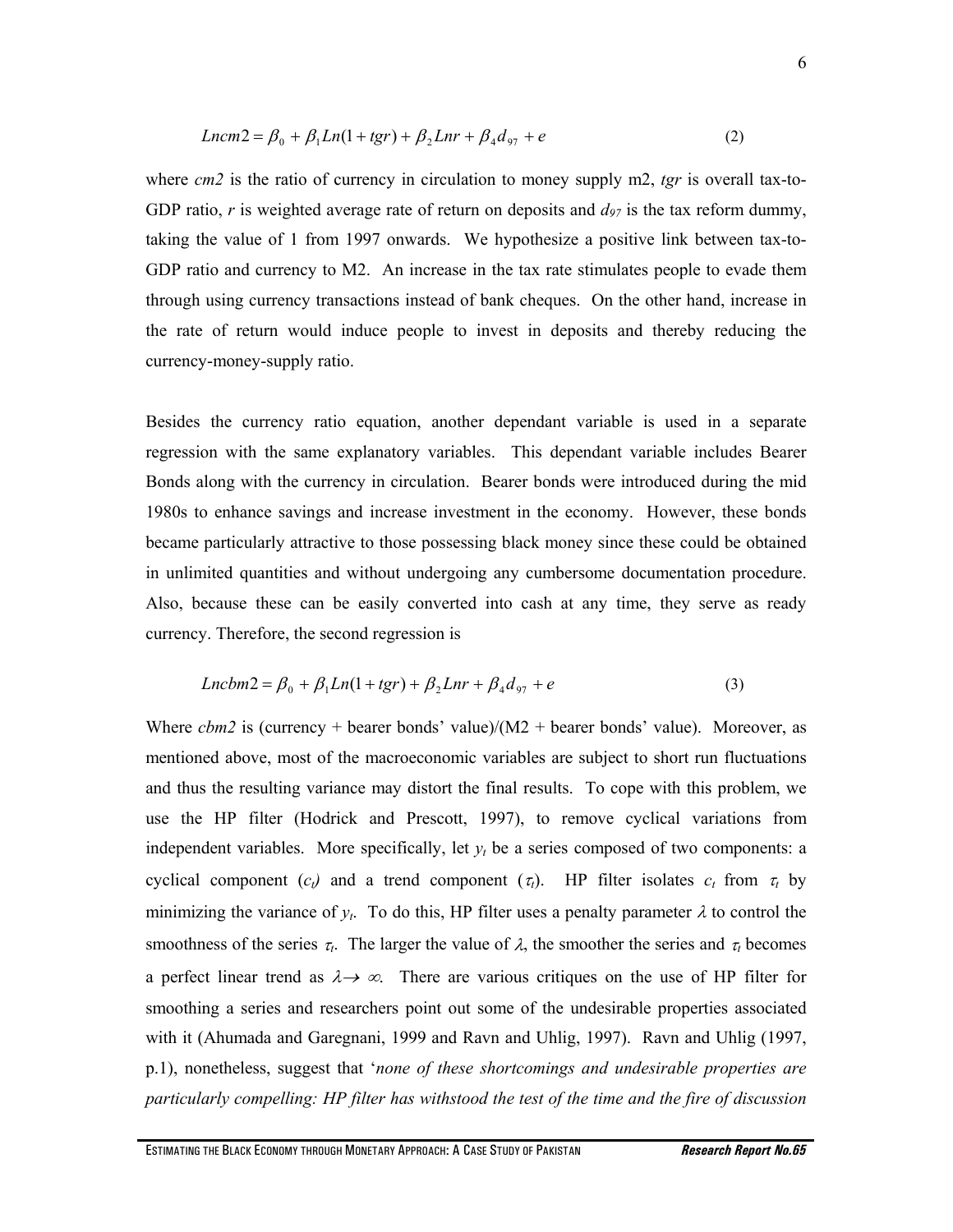*remarkably well'*. Likewise, Ahumada and Gargnani (1999, p.18), conclude that the criticized drawbacks of HP filter '*do not appear to have had great effect on its wide use in empirical research'*. Figures 1(a), 1(b) and 1(c) in the appendix-A compare the actual and filtered series used in regression. Different values of smoothing penalty  $\lambda$  are chosen for different variables depending upon the empirical practices<sup>4</sup>. Furthermore, we use the Moving Average (MA) technique to deal with the problem of autocorrelation in both equations.

Rest of the analysis follows the typical path. From equation 2, predicted value of ratio *cm2* is computed for each year first with tax variable  $(cm2<sub>t</sub>)$  and then without tax variable  $(cm2<sub>w</sub>)$ . The difference between with tax and without tax ratio gives us an indication regarding the level of currency holdings stimulated by taxes. This difference is multiplied by M2 to obtain the level of illegal money. Mathematically:

$$
H\text{llegal Money (IM)} = (cm2_t - cm2_{wt}) \cdot M2 \tag{4}
$$

The size of the black economy can be obtained by multiplying illegal money by velocity of money. Velocity of money equals the ratio of the GNP to legal money. Moreover, total money in the economy can either be legal or illegal. Therefore, legal money is computed by taking the difference between total money supply and illegal money. Mathematically:

$$
Legal \, Money \, (LM) = M2 - IM \tag{5}
$$

$$
Velocity of Money (v) = \frac{GNP}{LM}
$$
 (6)

$$
Black Economy (BE) = IM \cdot v \tag{7}
$$

Finally, level of tax evasion is obtained by multiplying the size of the black economy to the ratio of tax-to-GNP.

$$
Tax\ Evasion = BE\left(\frac{Taxes}{GNP}\right) \tag{8}
$$

The same process is applied for equation 3. Furthermore, we assume that the velocity of money is the same for both illegal and legal money. Rationally, when the black money is used in regular markets for transactions, it should behave in the same manner as white money does in order to appear regular and legitimate.

 $\overline{a}$ 

<sup>&</sup>lt;sup>4</sup>  $\lambda$  for *tgr* takes the value 50 and 10, respectively, in equation 2 and 3 while  $\lambda$  is 50 for *r* in both the equations. Empirically, Hodrick and Prescott (1997), suggest  $\lambda \le 100$  and Maravall and del Rio (2001), propose  $6 \le \lambda \le 14$  in case of annual data.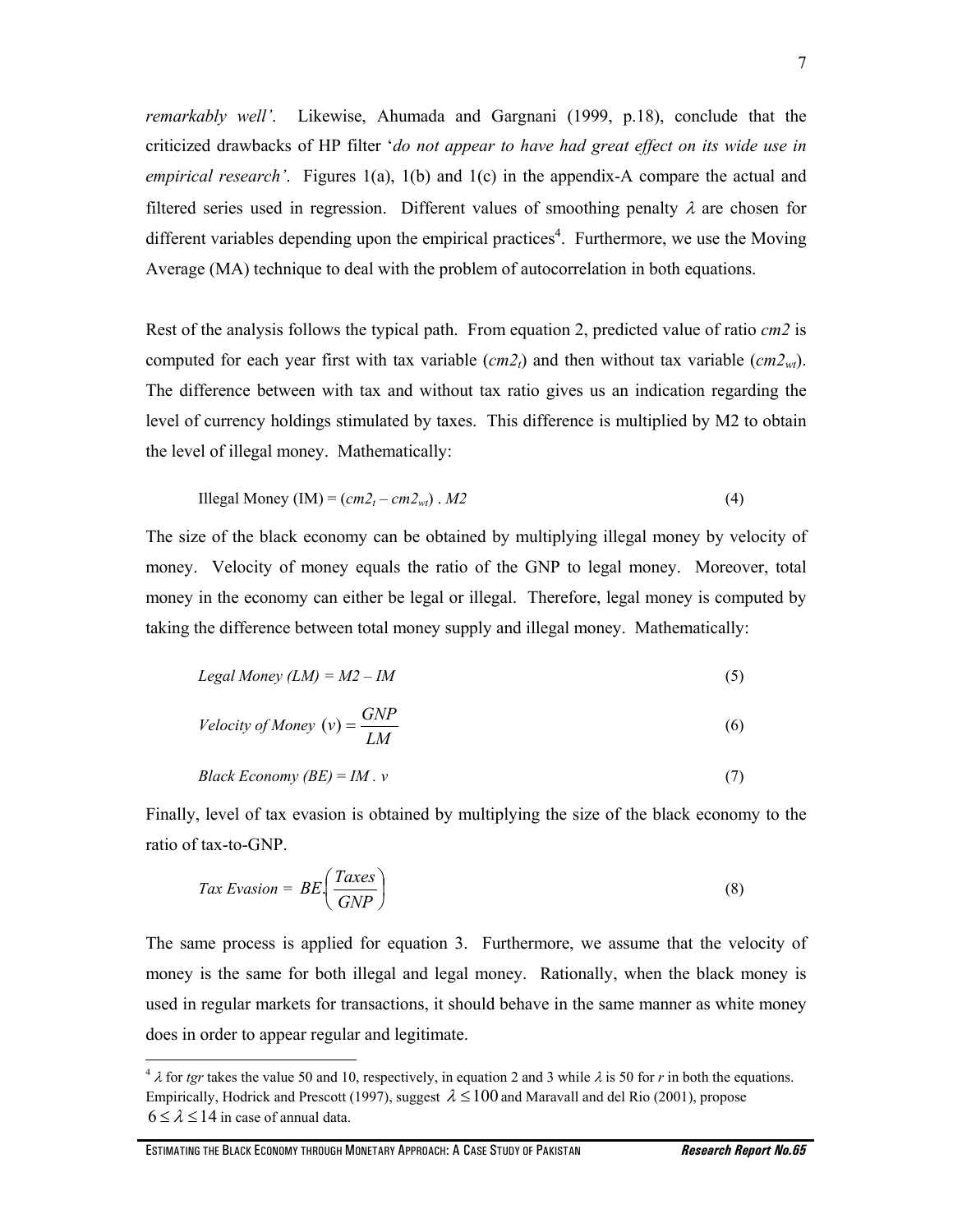The data for our analysis covers the 1960 to 2003 period and is obtained from various issues of the Pakistan Economic Survey and the State Bank of Pakistan's (SBP's) Annual Reports.

## **3. ESTIMATION RESULTS**

 Table 1 shows the results from regression equations 2 and 3. All variables are highly significant at 1 percent level. Moreover, goodness of fit and Fratio are also quite high. In both regressions, tax-to-GDP ratio (*tgr*) possesses the

| Table 1<br><b>Regression Results</b> |                                           |                          |            |                                                   |                          |            |  |
|--------------------------------------|-------------------------------------------|--------------------------|------------|---------------------------------------------------|--------------------------|------------|--|
|                                      | <b>Equation 2</b><br>Currency Ratio (cm2) |                          |            | <b>Equation 3</b><br>Currency + Bond Ratio (cbm2) |                          |            |  |
|                                      | Coefficient                               | <b>Standard</b><br>Error | $p$ -value | Coefficient                                       | <b>Standard</b><br>Error | $p$ -value |  |
| Constant                             | $-1.100$                                  | 0.170                    | 0.0000     | $-1.229$                                          | 0.162                    | 0.0000     |  |
| tgr                                  | 8.805                                     | 2.496                    | 0.0011     | 10.311                                            | 2.346                    | 0.0001     |  |
| $\mathbf r$                          | $-0.597$                                  | 0.075                    | 0.0000     | $-0.584$                                          | 0.072                    | 0.0000     |  |
| $d_{97}$                             | $-0.344$                                  | 0.057                    | 0.0000     | $-0.233$                                          | 0.059                    | 0.0003     |  |
| N                                    | 44                                        |                          |            | 44                                                |                          |            |  |
| $R^2$                                | 0.88                                      |                          |            | 0.85                                              |                          |            |  |
| dw-statistic                         | 1.77                                      |                          |            | 1.70                                              |                          |            |  |
| F-statistic                          | 77.90                                     |                          |            | 57.44                                             |                          |            |  |

positive sign of confirming the hypothesis of increasing currency-money supply ratio with increasing tax rates. Sign of weighted average rate of return  $(r)$  is negative, which also confirms our hypothesis that the higher the rate of return on deposits, the higher the savings and the lower the currency-M2 ratio. The coefficients of these two variables, especially *tgr*, are quite higher than Ahmed and Ahmed (1995). The reason is the use of filtered *tgr* and *r*, which removed the cyclical fluctuations, thus increasing the coefficients by making the trend components in both the series stronger.

Dummy variable for tax reforms  $(d_{97})$  is also highly significant bearing the negative sign. The tax reform exercise reached its peak in 1997, after a few important steps were taken. These steps included, inter alia, the substantial decrease in the personal income tax rate to 20 percent, reduction in corporate tax rate, withdrawal of turnover tax and some of the withholding taxes, strengthening the tax administration and improvements in tax documentation. Negative sign of dummy in both the equations implies that these exercises were significant in reducing the  $cm_2$  and  $cbm_2$  ratios, and thus contracting the size of the black economy. After the estimation, we obtained the size of the black economy explained by Equations 4 through 8. The results are shown in Table 2 and 3. The black economy in Pakistan turns out to be at its peak during the early 1960s, when the corporate and personal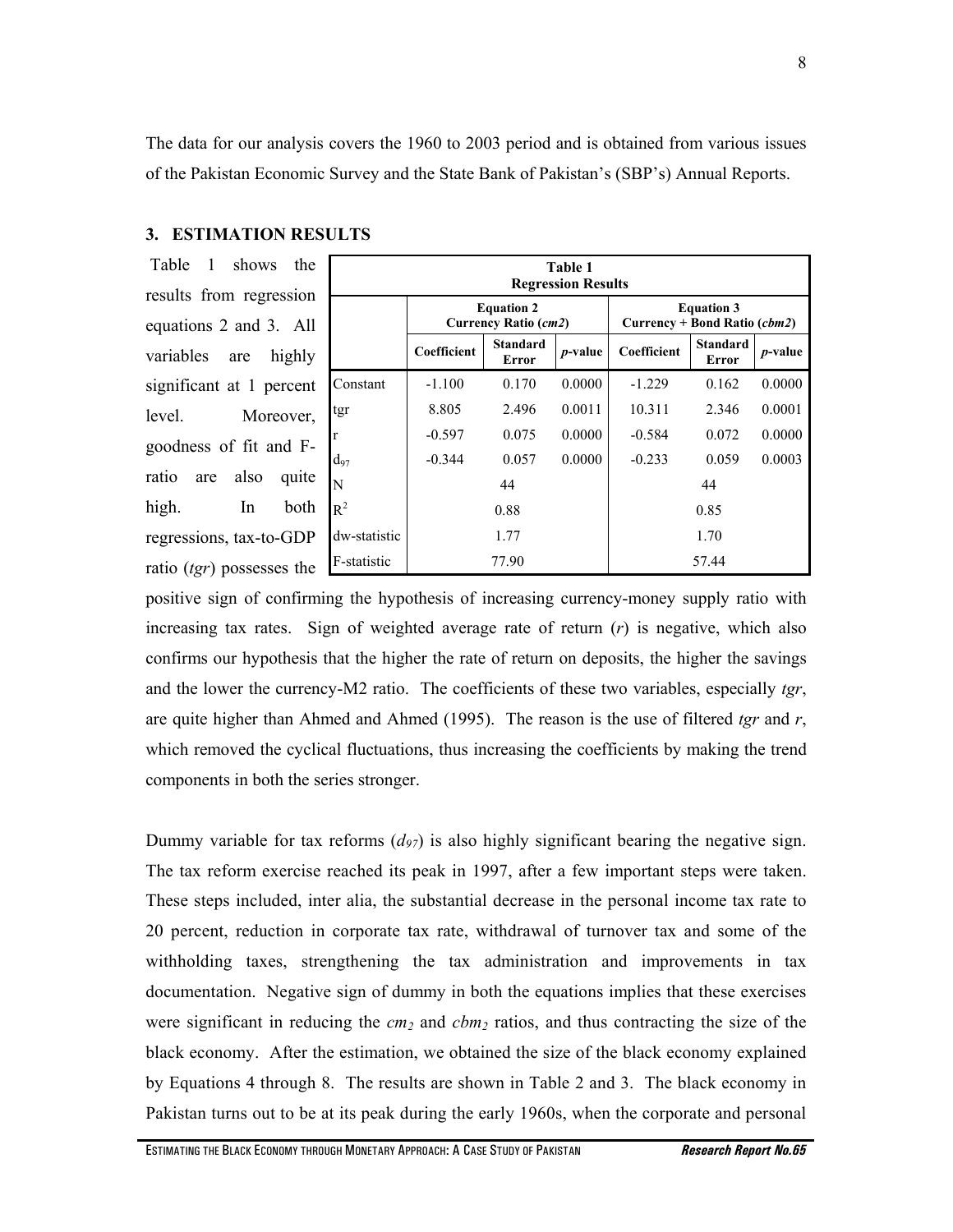income tax rates were high. The corporate income tax rate was 30 percent including 30 percent super tax during that time. This (aggregate corporate income and super tax of 60 percent) rate was dropped to 40 percent during the late 1980s. Likewise, the maximum personal income tax rate was 75 percent during the 1960-64 period, which was the reason for the black economy to remain well above 30 percent of the GDP during the same period. The black economy kept declining during the 1965-75 period, when this rate was brought down within the 60-70 percent range (Qureshi, 1989, pp.23). Furthermore, this rate was 56 percent during 1980-1986, later brought down to 39 percent in 1988 and subsequently, to 28 percent in 1993 – the effect of which is consequently reflected by the shrinking black economy in the periods under review. However, it is interesting to note that Kemal (2003), reports an increasing trend of the black economy during 1995 and 1998 – which is contrary to our results. A possible explanation could be the tax reform effect, which was absent in Kemal (2003). Furthermore, results of Kemal (2003) are based on a special specification where lagged dependent variable is used as explanatory variable with a high positive coefficient.

In the present study, the impact of tax reforms is dominating and evident from both Tables 2 and 3. The black economy as a percentage of GDP declined by nine percentage points in case of both currency ratio and currency bearer bond equation during 1996 and 1997. The corresponding decline in tax evasion as

 $\overline{a}$ 



percentage of GDP was 39 percent and 32 percent, respectively, for both methods. Figure 1 and 2, respectively, plot *tgr* and *r* against the black economy-to-GDP ratio estimated using equation  $2<sup>5</sup>$ . The black economy remained relatively high during the early 1990s at around 26 percent of GDP. During that period, tax-to-GDP ratio was almost stagnant at 13 percent and the rate of return on deposits was falling - a disincentive to withdraw from activities

<sup>5</sup> Plotting these two variables with the black economy-to-GDP ratio estimated using equation 3 brings the similar conclusion.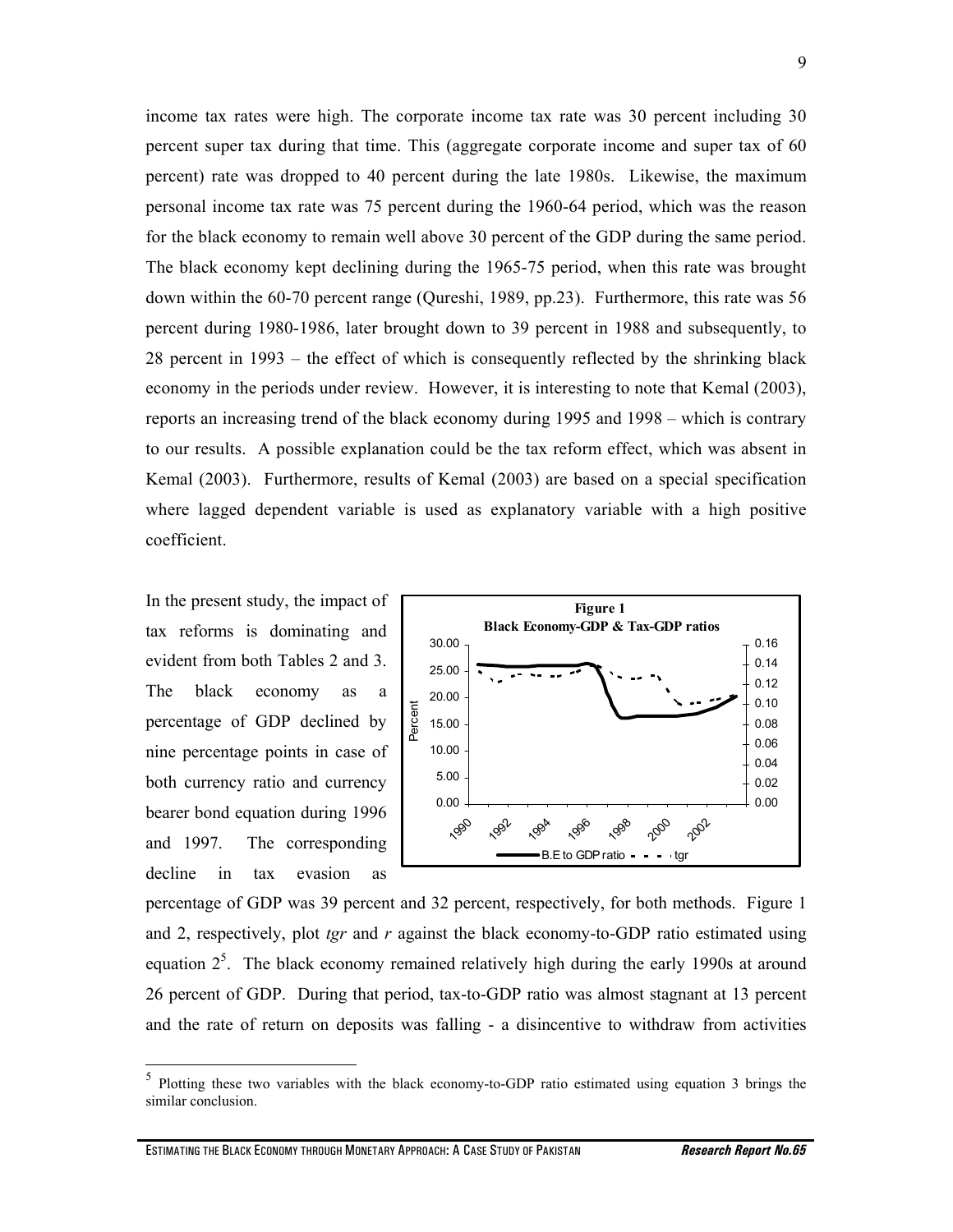related to the black economy. Nevertheless, during 1996-97, tax-to-GDP ratio dropped to 12.7 percent after touching its peak at 14 percent, coupled with the increase in rate of return from 6.4 percent to 6.8 percent. Both these factors, especially the tax reform effect, played a significant role in slashing the black economy. It is



also imperative to note that the further decline of tax-to-GDP ratio during the 1999-00 period, which does not appear to have great impact on the size of the black economy, was actually the result of re-basing of the country's GDP. On the other hand, the sharp decline of rate of return on deposits from 1998 onwards, acted as a hurdle in reducing the size of the black economy.

The inclusion of bearer bonds with currency in circulation, as shown in Table 2, does not alter the direction of outcomes. It, however, is imperative to increase the magnitude of the black economy as a percentage of the GDP. This suggests that bearer bonds are quite a reliable medium of exchange in the underground economy alongside currency. Roughly, it can be seen that the inclusion of bearer bonds increases, on an average, the black economy as a percentage of the GDP by 5 percentage points each year. Bearer bonds were introduced during the mid 1980s to promote savings in Pakistan. Later on, they became a handy medium of exchange due to their limited physical quantity requirement for any transaction as against currency and also because of their hassle-free acquisition. It is quite interesting to note that the annual compound growth rate of currency in circulation and bearer bonds during the last two decades remained almost the same; i.e. at 12 percent. Moreover, also note that the size of the black economy has slightly increased from 2000 onwards. This is, perhaps, due to the reduction of rate of return on deposits, which declined by more than 30 percent during the 2000-2003 period, revealing the weak stance of the monetary policy. On the other hand, the effective coverage of indirect as well as direct taxes was increased during the same period. This brought some of the untaxed sectors into the tax net, causing the tax-to-GDP ratio to increase slightly by 0.26 percent during the same period.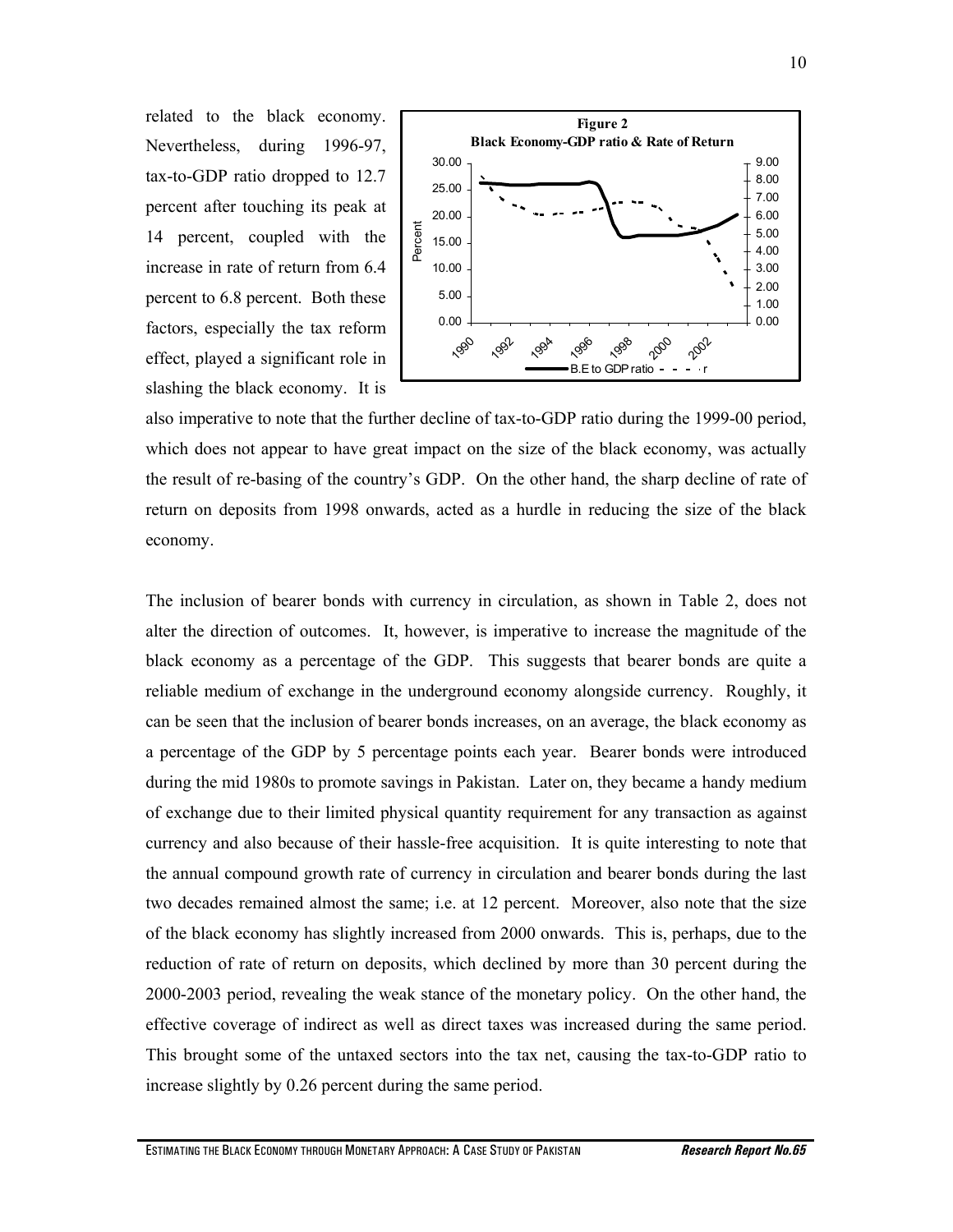#### **4. CONCLUSION AND POLICY IMPLICATIONS**

In this paper, we have attempted to estimate the size of the unreported part of the economy that is being caused by tax evasion. This becomes of special importance once the impact of taxation reforms is incorporated. Overall, the black economy has a declining trend as a percentage of GDP. This is due to the tax reforms involving rationalization of tax rates. Inclusion of bearer bonds as a medium of exchange significantly increases the size of the black economy. After their inception during the mid 1980s, the volume of bearer bonds has been growing almost at the same pace as currency in circulation. Despite the fact that the black economy as a percentage of the GDP has decreased, the annual compound growth rate of the black economy during the sample period remained more than 11 percent. At disaggregated level, this growth remained at 2 percent during the 1960s, 17 percent during the 1970s, 15 percent during the 1980s and 13 percent during the 1990s and onwards (see Table 3). Similarly, tax evasion grew at the rate of 12 percent. This growth remained at 5 percent during the 1960s, 19 percent during the 1970s, 16 percent during the 1980s and 11 percent during the 1990s and onwards. These results are approximately same for both equations. It is also worth mentioning that due to the strong underlying assumptions of Tanzi (1980, 1983), estimates of the black economy cannot be taken as precise measures. They can, nevertheless, be effectively used to deduce broad trends and directions.

In the light of above discussion, therefore, several suggestions pertaining to policy actions can be made. Although increase in the direct tax revenue is vital for a developing country because of its redistributive effects, the medium of this increase, nonetheless, cannot solely be the increase in tax rates since this gives rise to tax evasion. Instead, broadening the tax base would be an ultimate solution. To supplement these efforts, official administration regarding the detection and hammering of tax evasion should be improved. Tax reform process should be consolidated and integrated with other macroeconomic reforms. The presence of loopholes in the system and the prevailing corruption among the tax collection authorities cannot be neglected when dealing with the issue of evasion. These inefficiencies must be dealt accordingly in order to curb the tax deadweight losses and to reduce the cost of being part of the reported economy.

ESTIMATING THE BLACK ECONOMY THROUGH MONETARY APPROACH: A CASE STUDY OF PAKISTAN *Research Report No.65*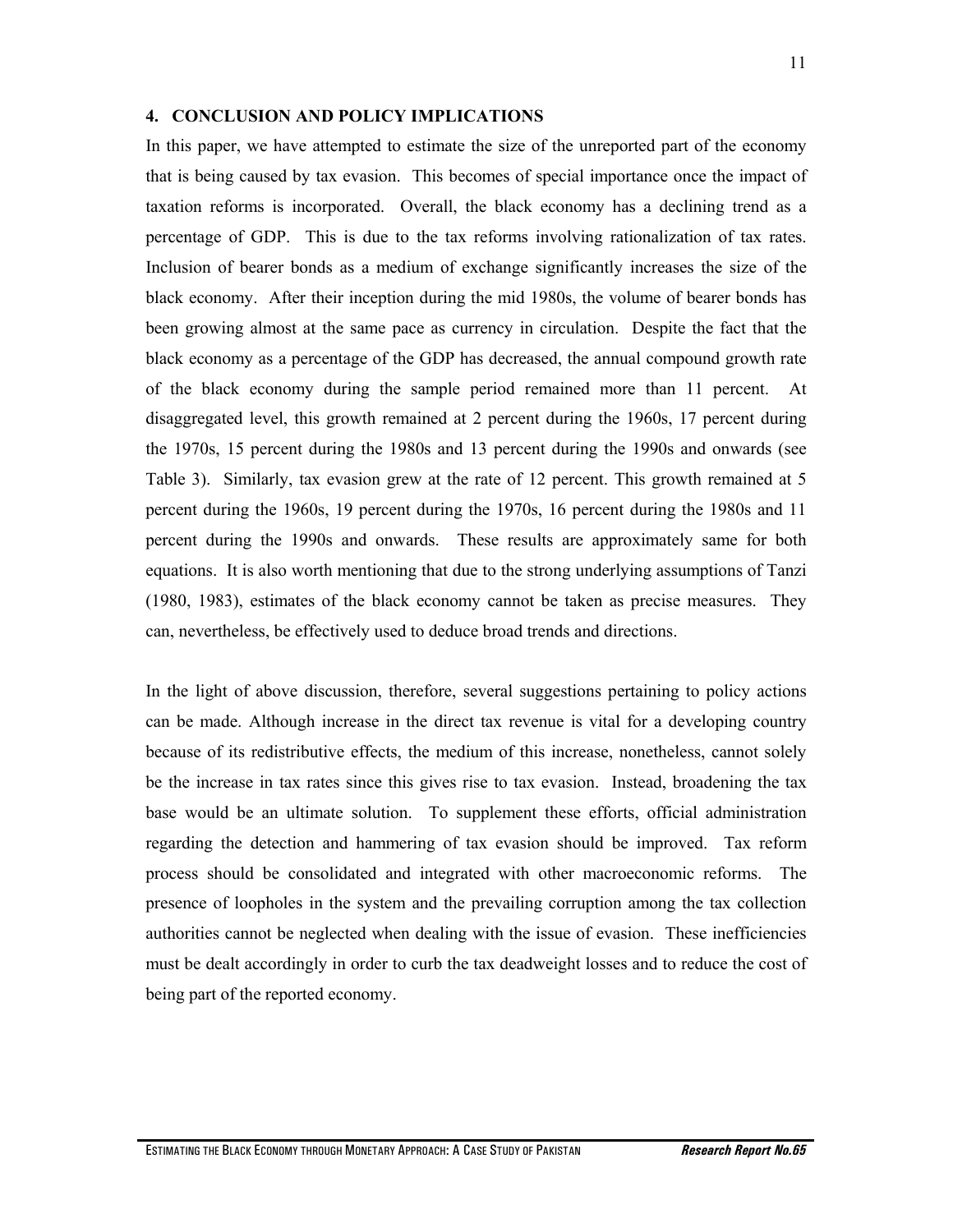| Table 2<br><b>Estimates of the Black Economy via Equation-2</b> |              |                    |             |                |                   |                    |                   |  |
|-----------------------------------------------------------------|--------------|--------------------|-------------|----------------|-------------------|--------------------|-------------------|--|
| Illegal                                                         |              |                    |             | <b>Black</b>   | <b>Black</b>      |                    | Tax               |  |
| Year                                                            | <b>Money</b> | <b>Legal Money</b> | Velocity of | <b>Economy</b> | <b>Economy</b> as | <b>Tax Evasion</b> | <b>Evasion</b> as |  |
|                                                                 | (Million Rs) | (Million Rs)       | Money       | (Million Rs)   | % of GDP          | (Million Rs)       | % of GDP          |  |
| 1960                                                            | 1,994        | 3,862              | 4.6         | 9,206          | 51.6              | 722                | 4.0               |  |
| 1961                                                            | 1,820        | 4,058              | 4.8         | 8,784          | 44.8              | 705                | 3.6               |  |
| 1962                                                            | 1,745        | 4,360              | 4.7         | 8,207          | 40.0              | 687                | 3.3               |  |
| 1963                                                            | 1,863        | 5,124              | 4.3         | 8,000          | 36.3              | 611                | 2.8               |  |
| 1964                                                            | 1,990        | 5,950              | 4.2         | 8,276          | 33.4              | 628                | 2.5               |  |
| 1965                                                            | 2,043        | 6,578              | 4.3         | 8,752          | 31.0              | 726                | 2.6               |  |
| 1966                                                            | 3,152        | 10,852             | 2.9         | 9,061          | 29.0              | 740                | 2.4               |  |
| 1967                                                            | 3,355        | 12,279             | 2.9         | 9,698          | 27.3              | 894                | 2.5               |  |
| 1968                                                            | 3,436        | 13,349             | 2.9         | 9,945          | 25.7              | 864                | 2.2               |  |
| 1969                                                            | 3,599        | 14,849             | 2.8         | 10,015         | 24.2              | 1,019              | 2.5               |  |
| 1970                                                            | 3,787        | 16,653             | 2.9         | 10,860         | 22.7              | 1,077              | 2.3               |  |
| 1971                                                            | 3,845        | 18,068             | 2.8         | 10,792         | 21.2              | 960                | 1.9               |  |
| 1972                                                            | 3,864        | 19,339             | 2.8         | 10,943         | 20.0              | 869                | 1.6               |  |
| 1973                                                            | 4,313        | 22,755             | 3.0         | 12,879         | 18.8              | 1,072              | 1.6               |  |
| 1974                                                            | 4,738        | 25,941             | 3.4         | 16,205         | 18.3              | 1,451              | 1.6               |  |
| 1975                                                            | 5,035        | 28,039             | 4.0         | 20,173         | 18.1              | 1,705              | 1.5               |  |
| 1976                                                            | 6,382        | 35,269             | 3.8         | 24,132         | 18.4              | 1,801              | 1.4               |  |
| 1977                                                            | 8,163        | 43,610             | 3.6         | 29,057         | 19.3              | 2,174              | 1.4               |  |
| 1978                                                            | 10,508       | 53,151             | 3.5         | 37,280         | 21.0              | 3,962              | 2.2               |  |
| 1979                                                            | 13,658       | 64,954             | 3.2         | 44,083         | 22.5              | 4,936              | 2.5               |  |
| 1980                                                            | 16,837       | 75,587             | 3.3         | 56,315         | 24.0              | 6,844              | 2.9               |  |
| 1981                                                            | 19,790       | 84,831             | 3.5         | 70,193         | 25.2              | 8,517              | 3.1               |  |
| 1982                                                            | 22,621       | 93,889             | 3.7         | 83,649         | 25.8              | 9,621              | 3.0               |  |
| 1983                                                            | 28,812       | 117,213            | 3.4         | 99,254         | 27.2              | 11,424             | 3.1               |  |
| 1984                                                            | 32,486       | 130,781            | 3.5         | 114,113        | 27.2              | 12,580             | 3.0               |  |
| 1985                                                            | 36,733       | 147,172            | 3.5         | 127,409        | 27.0              | 14,457             | 3.1               |  |
| 1986                                                            | 42,223       | 168,888            | 3.3         | 138,974        | 27.0              | 17,227             | 3.3               |  |
| 1987                                                            | 48,057       | 191,966            | 3.2         | 152,420        | 26.6              | 19,764             | 3.5               |  |
| 1988                                                            | 54,021       | 215,493            | 3.3         | 176,604        | 26.1              | 22,300             | 3.3               |  |
| 1989                                                            | 58,338       | 232,119            | 3.4         | 200,262        | 26.0              | 26,519             | 3.4               |  |
| 1990                                                            | 68,775       | 272,477            | 3.3         | 224,810        | 26.3              | 28,775             | 3.4               |  |
| 1991                                                            | 81,192       | 319,452            | 3.3         | 264,487        | 26.0              | 31,595             | 3.1               |  |
| 1992                                                            | 103,197      | 402,372            | 3.0         | 312,317        | 25.9              | 40,222             | 3.3               |  |
| 1993                                                            | 122,315      | 473,075            | 2.8         | 347,238        | 26.0              | 44,336             | 3.3               |  |
| 1994                                                            | 145,027      | 558,371            | 2.8         | 406,505        | 26.0              | 51,844             | 3.3               |  |
| 1995                                                            | 169,971      | 654,761            | 2.9         | 488,024        | 26.2              | 64,394             | 3.5               |  |
| 1996                                                            | 192,455      | 746,225            | 2.8         | 544,964        | 25.7              | 75,802             | $3.6\,$           |  |
| 1997                                                            | 151,794      | 901,439            | 2.7         | 405,646        | 16.7              | 52,316             | 2.2               |  |
| 1998                                                            | 172,373      | 1,033,947          | 2.6         | 442,339        | 16.5              | 56,356             | 2.1               |  |
| 1999                                                            | 182,318      | 1,098,228          | 2.7         | 483,563        | 16.5              | 62,267             | 2.1               |  |
| 2000                                                            | 200,718      | 1,199,914          | 3.1         | 626,533        | 16.5              | 64,703             | 1.7               |  |
| 2001                                                            | 223,955      | 1,302,089          | 3.2         | 706,590        | 17.0              | 72,668             | 1.7               |  |
| 2002                                                            | 270,627      | 1,490,743          | 3.0         | 803,375        | 18.3              | 83,381             | 1.9               |  |
| 2003                                                            | 342,507      | 1,736,262          | 2.9         | 981,029        | 20.3              | 105,340            | 2.2               |  |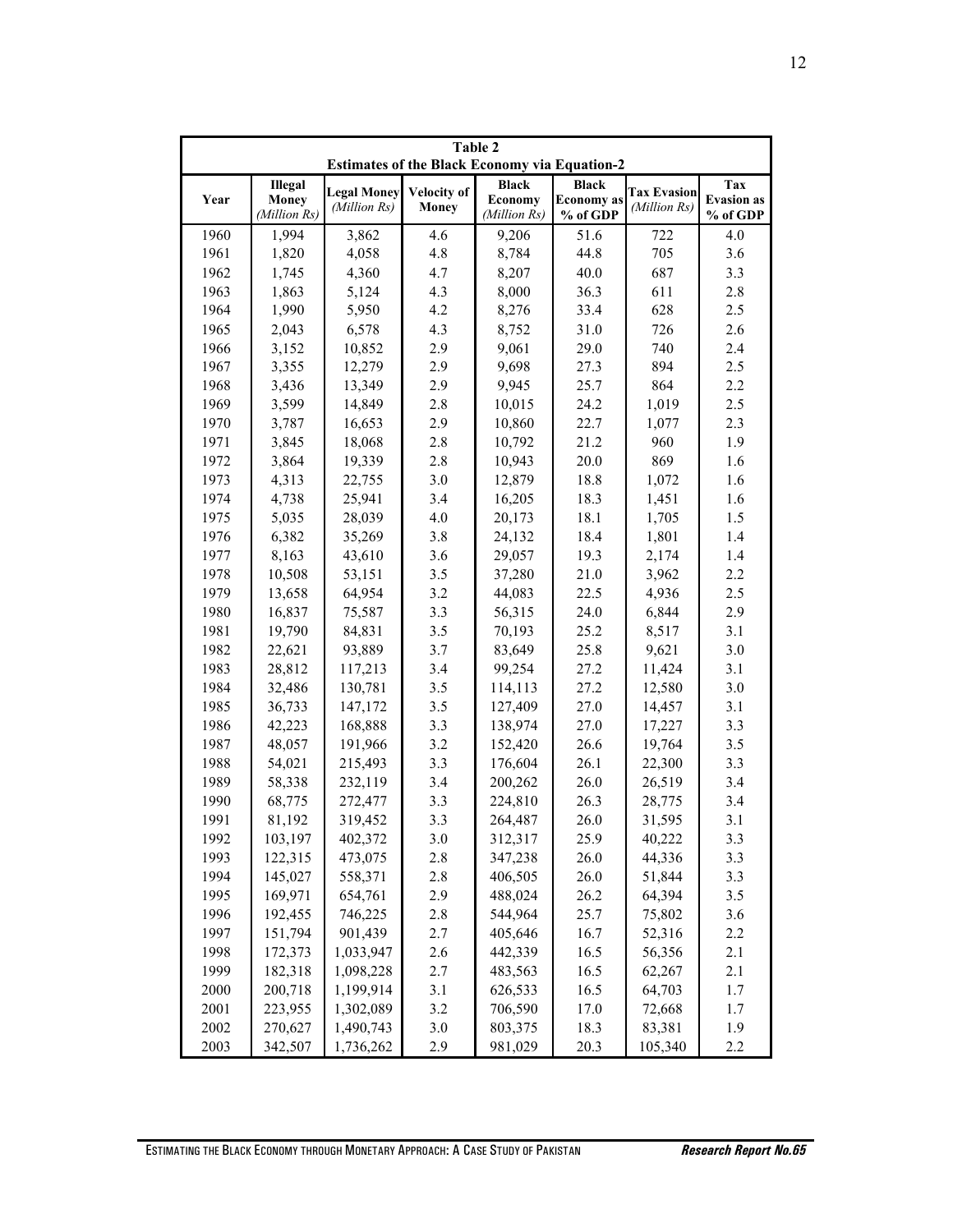| Table 3<br><b>Estimates of the Black Economy via Equation-3</b> |              |                    |                    |                                     |                   |                |                   |
|-----------------------------------------------------------------|--------------|--------------------|--------------------|-------------------------------------|-------------------|----------------|-------------------|
| Illegal                                                         |              |                    |                    | <b>Black</b><br><b>Black</b><br>Tax |                   |                | Tax               |
| Year                                                            | <b>Money</b> | <b>Legal Money</b> | <b>Velocity of</b> | <b>Economy</b>                      | <b>Economy</b> as | <b>Evasion</b> | <b>Evasion</b> as |
|                                                                 | (Million Rs) | (Million Rs)       | <b>Money</b>       | (Million Rs)                        | % of GDP          | (Million Rs)   | % of GDP          |
| 1960                                                            | 2,202        | 3,654              | 4.9                | 10,743                              | 60.2              | 843            | 4.7               |
| 1961                                                            | 1,996        | 3,883              | 5.0                | 10,066                              | 51.3              | 808            | 4.1               |
| 1962                                                            | 1,899        | 4,206              | 4.9                | 9,258                               | 45.1              | 775            | 3.8               |
| 1963                                                            | 2,014        | 4,972              | 4.4                | 8,912                               | 40.4              | 681            | 3.1               |
| 1964                                                            | 2,157        | 5,783              | 4.3                | 9,231                               | 37.2              | 700            | 2.8               |
| 1965                                                            | 2,247        | 6,374              | 4.4                | 9,935                               | 35.2              | 824            | 2.9               |
| 1966                                                            | 3,545        | 10,460             | 3.0                | 10,572                              | 33.8              | 863            | 2.8               |
| 1967                                                            | 3,871        | 11,763             | 3.0                | 11,681                              | 32.9              | 1,077          | 3.0               |
| 1968                                                            | 4,045        | 12,741             | 3.0                | 12,264                              | 31.7              | 1,066          | 2.8               |
| 1969                                                            | 4,278        | 14,170             | 2.9                | 12,476                              | 30.2              | 1,270          | 3.1               |
| 1970                                                            | 4,456        | 15,984             | 3.0                | 13,313                              | 27.9              | 1,320          | 2.8               |
| 1971                                                            | 4,397        | 17,516             | 2.9                | 12,730                              | 25.1              | 1,133          | 2.2               |
| 1972                                                            | 4,263        | 18,940             | 2.9                | 12,327                              | 22.5              | 979            | 1.8               |
| 1973                                                            | 4,612        | 22,456             | 3.0                | 13,957                              | 20.4              | 1,162          | 1.7               |
| 1974                                                            | 4,954        | 25,725             | 3.4                | 17,085                              | 19.3              | 1,530          | 1.7               |
| 1975                                                            | 5,201        | 27,873             | 4.0                | 20,958                              | 18.8              | 1,771          | 1.6               |
| 1976                                                            | 6,641        | 35,010             | 3.8                | 25,294                              | 19.3              | 1,888          | 1.4               |
| 1977                                                            | 8,800        | 42,973             | 3.6                | 31,789                              | 21.1              | 2,378          | 1.6               |
| 1978                                                            | 11,967       | 51,692             | 3.6                | 43,651                              | 24.6              | 4,639          | 2.6               |
| 1979                                                            | 16,304       | 62,308             | 3.4                | 54,854                              | 28.0              | 6,142          | 3.1               |
| 1980                                                            | 20,658       | 71,766             | 3.5                | 72,774                              | 31.0              | 8,844          | 3.8               |
| 1981                                                            | 24,386       | 80,235             | 3.8                | 91,451                              | 32.9              | 11,096         | 4.0               |
| 1982                                                            | 27,530       | 88,980             | 3.9                | 107,421                             | 33.1              | 12,355         | 3.8               |
| 1983                                                            | 34,463       | 111,562            | 3.6                | 124,733                             | 34.2              | 14,357         | 3.9               |
| 1984                                                            | 38,284       | 124,983            | 3.7                | 140,721                             | 33.5              | 15,513         | 3.7               |
| 1985                                                            | 43,058       | 140,847            | 3.6                | 156,056                             | 33.1              | 17,707         | 3.8               |
| 1986                                                            | 49,645       | 161,466            | 3.4                | 170,918                             | 33.2              | 21,187         | 4.1               |
| 1987                                                            | 56,702       | 183,321            | 3.3                | 188,322                             | 32.9              | 24,419         | 4.3               |
| 1988                                                            | 63,679       | 205,835            | 3.4                | 217,946                             | 32.3              | 27,521         | 4.1               |
| 1989                                                            | 68,464       | 221,993            | 3.6                | 245,742                             | 32.0              | 32,542         | 4.2               |
| 1990                                                            | 80,064       | 261,188            | 3.4                | 273,025                             | 32.0              | 34,947         | 4.1               |
| 1991                                                            | 93,873       | 306,771            | 3.4                | 318,436                             | 31.3              | 38,040         | 3.7               |
| 1992                                                            | 119,473      | 386,096            | 3.2                | 376,814                             | 31.3              | 48,529         | 4.0               |
| 1993                                                            | 142,737      | 452,653            | 3.0                | 423,494                             | 31.8              | 54,073         | 4.1               |
| 1994                                                            | 171,428      | 531,970            | 2.9                | 504,352                             | 32.3              | 64,323         | 4.1               |
| 1995                                                            | 203,738      | 620,994            | 3.0                | 616,788                             | 33.1              | 81,384         | 4.4               |
| 1996                                                            | 232,542      | 706,138            | $3.0\,$            | 695,855                             | 32.8              | 96,791         | 4.6               |
| 1997                                                            | 204,086      | 849,147            | 2.8                | 578,976                             | 23.8              | 74,670         | 3.1               |
| 1998                                                            | 228,704      | 977,616            | 2.7                | 620,712                             | 23.2              | 79,082         | 3.0               |
| 1999                                                            | 236,883      | 1,043,663          | 2.8                | 661,133                             | 22.5              | 85,132         | 2.9               |
| 2000                                                            | 254,500      | 1,146,132          | 3.3                | 831,687                             | 21.9              | 85,889         | 2.3               |
| 2001                                                            | 280,262      | 1,245,782          | 3.3                | 924,212                             | 22.2              | 95,049         | 2.3               |
| 2002                                                            | 339,024      | 1,422,346          | 3.1                | 1,054,809                           | 24.0              | 109,477        | 2.5               |
| 2003                                                            | 433,071      | 1,645,698          | 3.0                | 1,308,692                           | 27.1              | 140,524        | 2.9               |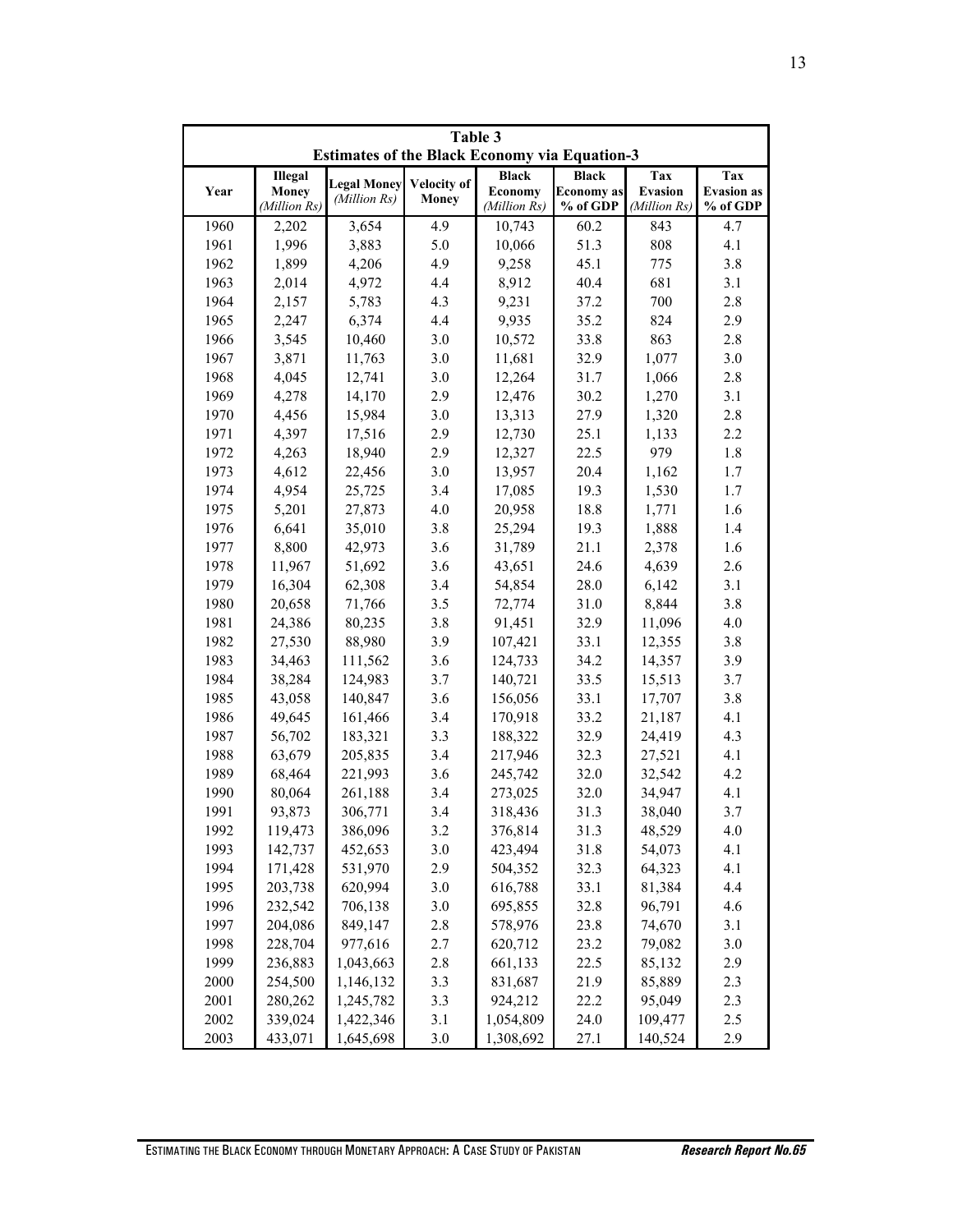#### **APPENDIX A COMPARISON OF FILTERED Vs. ACTUAL SERIES**





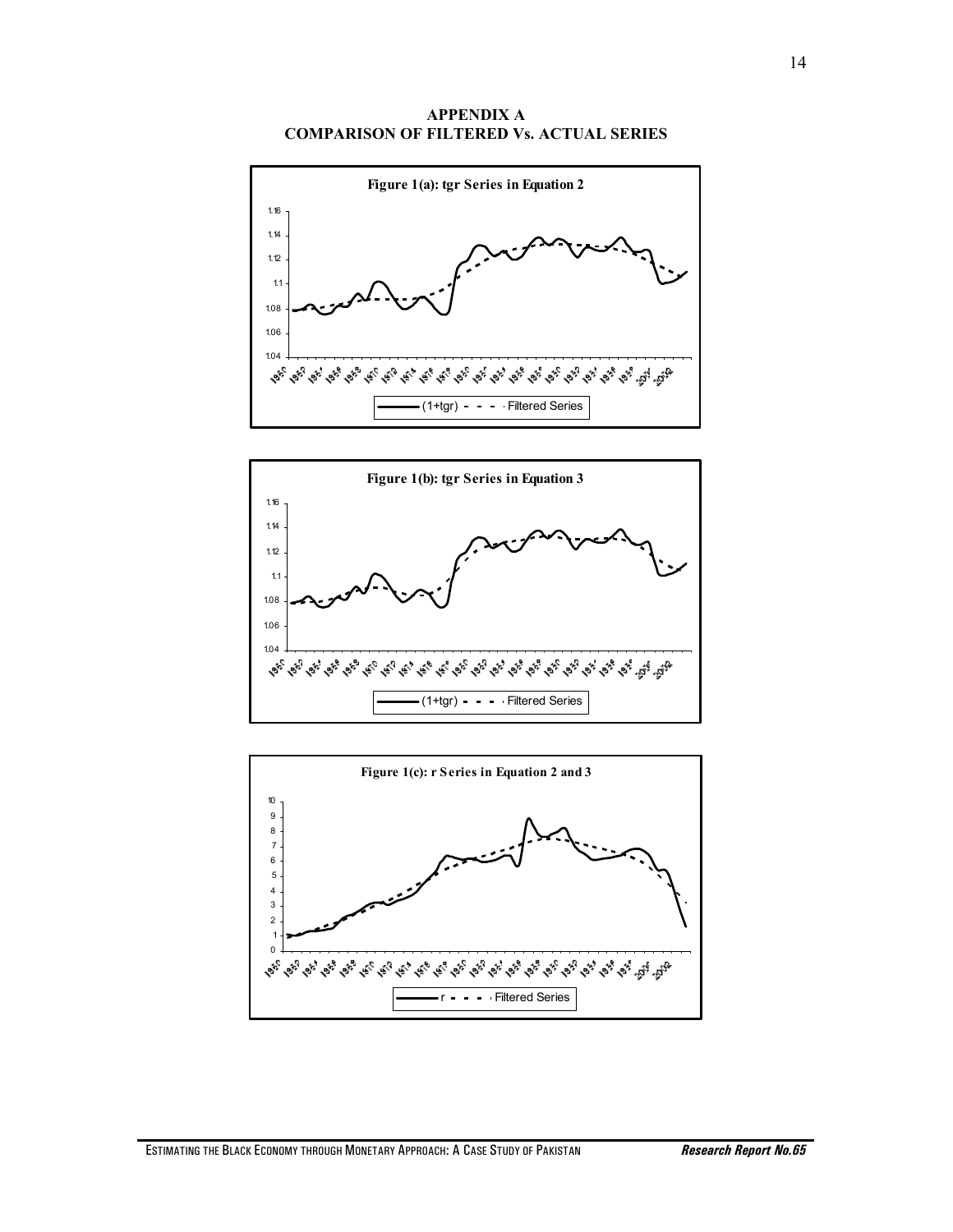#### **REFERENCES**

- Ahmed, Mehnaz and Qazi Masood Ahmed (1995), 'Estimation of the Black Economy of Pakistan through the Monetary Approach', *Pakistan Development Review*, Vol 34, No. 4, pp.791-807.
- Ahumada,-Hildegart; Garegnani,-Maria-Lorena (1999), 'Hodrick-Prescott Filter in Practice', *Economica-(National-University-of-La-Plata),* 45(4), pages 61-76.
- Aslam, S. (1998), 'The Underground Economy and Tax Evasion in Pakistan: Annual Estimates (1960–1998), and the Impact of Dollarization of the Economy', *The Pakistan Development Review,* 37:4, pp. 621–631.
- Cagen, P. (1958), 'The Demand for Currency Relative to Total Money Supply', *Journal of Political Economy,* 66, pp. 303–28.
- Feige, Edgar L. (1979), 'How Big is Irregular Economy?' *Challenge* 22. Nov.-Dec.
- Feige, Edgar L. (1990), 'Defining and Estimating Underground and Informal Economies: The New Institutional Economics Approach', *World Development*, 18 (7), July 1990, pp.989-1002.
- Frey, Bruno S., and Hannelore Weck-Hannemann (1984), 'The Hidden Economy as an 'Unobservable' Variable', *European Economic Review*, 26, 33-53.
- Guttman, Peter M. (1977), 'The Subterranean Economy', *Financial Analyst Journal*, 26-34, Nov.- Dec.
- Hodrick, R.J. and E.C. Prescott (1997), 'Postwar U.S. Business Cycles: An Empirical Investigation', *Journal of Money, Credit, and Banking*, 29, 1–16.
- Iqbal, Z., S. K. Qureshi, and R. Mahmood (1998) 'The Underground Economy and Tax Evasion in Pakistan: A Fresh Assessment', PIDE Research Report No. 158.
- Kemal, Ali (2003), 'Underground Economy and Tax Evasion in Pakistan: A Critical Evaluation', PIDE Research Report No. 184.
- Maravall, A. and del Rio, A. (2001), 'Time Aggregation and The Hodrick-Prescott Filter', Working Paper 0108, Research Department, Banco de España.
- Pakistan, Government of, Pakistan Economic (Survey), various issues Ministry of Finance.
- Pakistan, State Bank of, *SBP Annual Report* (various issues).
- Qureshi, M. Munir (1989), *Fiscal Imperatives in Pakistan's Economic Development*, Progressive Publishers, Lahore, Pakistan.
- Ravn, M., and Uhlig, H.(1997), 'On adjusting the HP-Filter for the Frequency of Observations'. Tilburg University Working Paper.
- Schneider, Friedrich and Bruno S. Frey (2001), *Informal and Underground Economy*, Economics, in Ashenfelter, Orley, in International Encyclopedia of Social and Behavioral Science, Vol. 12, Elsevier Science Publishing Company, Amsterdam.
- Shabsigh, Ghiath (1995) , 'The Underground Economy: Estimation, and Economic and Policy Implications - The Case of Pakistan', the IMF Working Paper: 95/101, October.